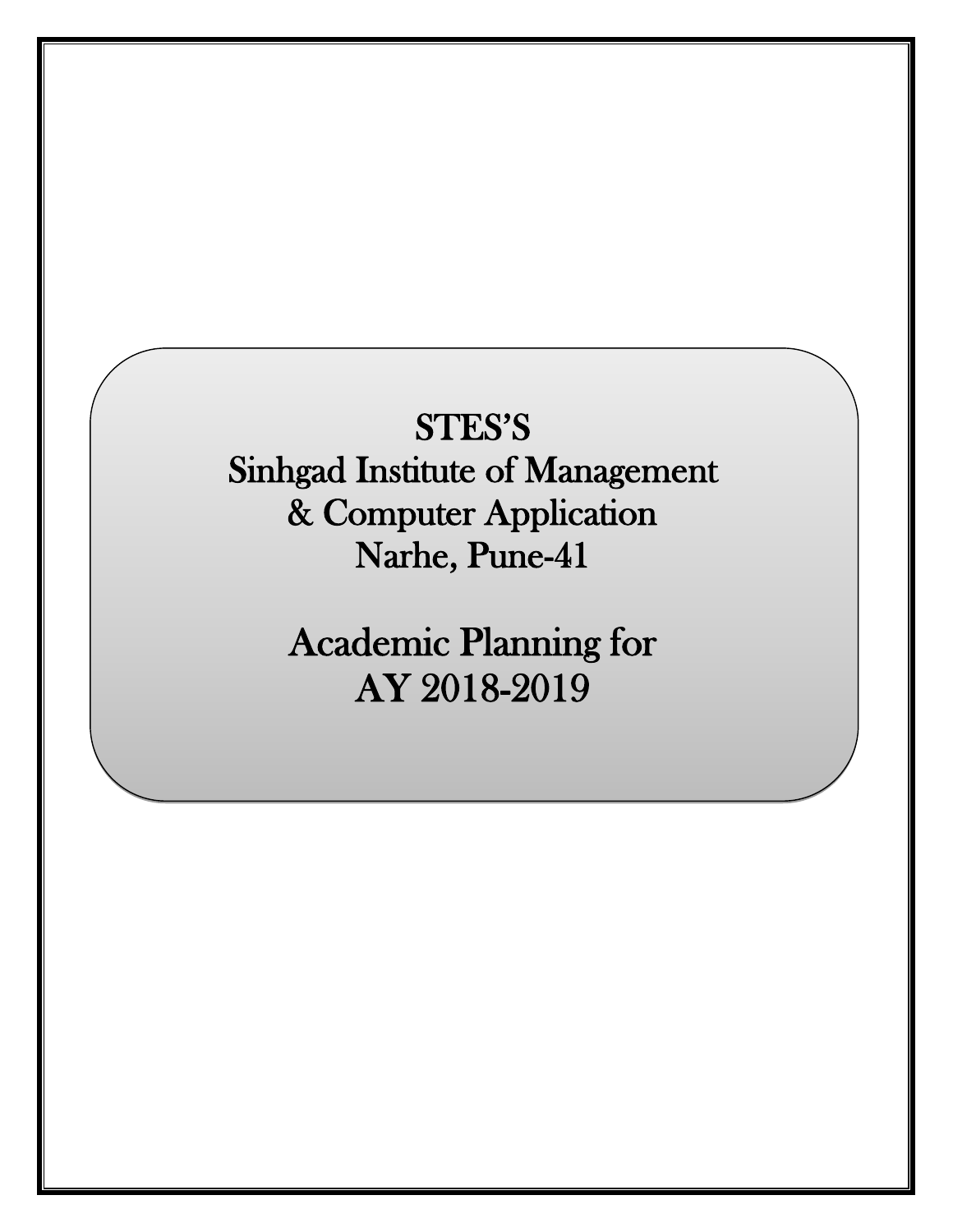## **Academic Planning for Year 2018-19**

## **Academics**

- $\checkmark$  MBA Orientation Programme for MBA I
- $\checkmark$  Managerial perspective Guest Sessions
- $\checkmark$  Industry visit
- $\checkmark$  National Conference
- $\checkmark$  State level Seminar
- $\checkmark$  HR Meet
- $\checkmark$  Alumni Meet
- $\checkmark$  Parent Meet

## **Training to improve communication and other soft skills through interactive sessions under STP**

- $\checkmark$  Group Discussion
- $\checkmark$  Aptitude Test set by experts
- $\checkmark$  Personal Interview
- $\checkmark$  SSQ & DSQ
- $\checkmark$  PEST
- $\checkmark$  Foundation Course
- $\checkmark$  Company presentations
- $\checkmark$  Management Quiz competition
- $\checkmark$  MS Excel Competition

## **Value Added courses**

- $\checkmark$  Six Sigma Certification
- $\checkmark$  Digital Marketing Seminar
- $\checkmark$  MS Project Management for Operations & Systems

## **• Business Events**

- $\checkmark$  Spectrum
- $\checkmark$  One Day Selling Activity
- $\checkmark$  Brand Activity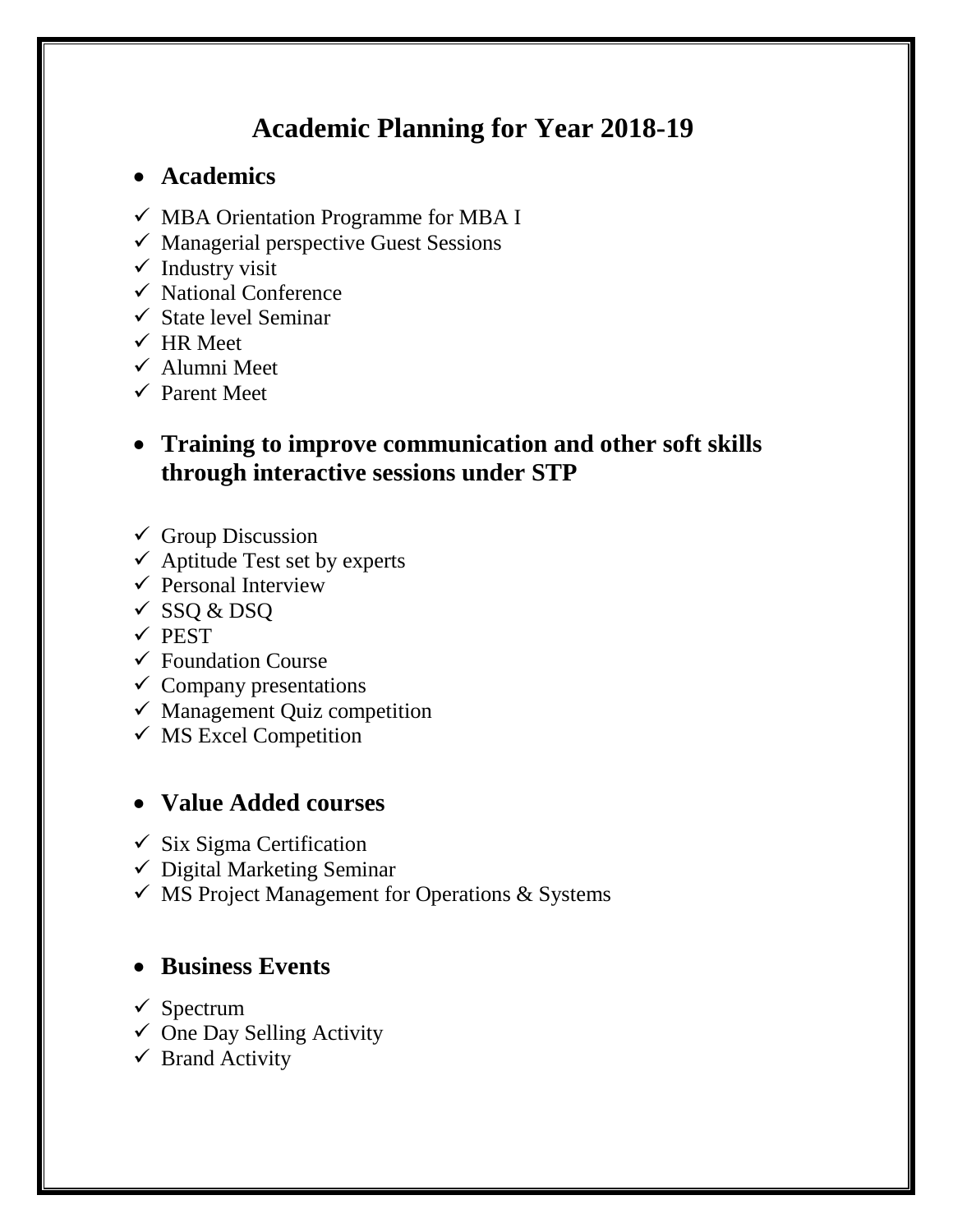## **Details of AY 2018-2019**

## **August 2018 to May 2019**

| <b>Month</b>  | Day                         | <b>Date</b>                  | <b>Activity</b>                                                                       |
|---------------|-----------------------------|------------------------------|---------------------------------------------------------------------------------------|
| <b>August</b> | Wednesday                   | $1-Aug-18$                   | Pre-Induction 2018 MBA I year - Introductory<br>session and Campus Tour               |
|               | Thursday                    | $2-Aug-18$                   | Pre-Induction 2018 - Psychometric test,<br>Placement, FINANCE and IT orientation      |
|               | Friday                      | $3-Aug-18$                   | Pre-Induction 2018 - Syllabus and SPPU<br>examination orientation, Management Movie   |
|               | Monday                      | $6-Aug-18$                   | Pre-Induction 2018 - STP, Communication<br>orientation, Activities at SIMCA           |
|               | Tuesday                     | $7-Aug-18$                   | Pre-Induction 2018 - Industrial Visit to Universal<br>Plant and Chitale plant         |
|               | Wednesday                   | $8-Aug-18$                   | Pre-Induction 2018 - HR, OPERATIONS and<br><b>MARKETING orientation, PARENTS MEET</b> |
|               | Thursday                    | $9-Aug-18$ to<br>$10-Aug-18$ | <b>INDUCTION 2018</b>                                                                 |
|               | Monday                      | 13-Aug-18<br>onwards         | <b>Beginning of Academics</b>                                                         |
|               | Wednesday                   | $15$ -Aug- $18$              | Independence Day celebration                                                          |
|               | Tuesday                     | $27 - Aug-18$                | One day Entrepreneur Activity                                                         |
|               | Tuesday<br>and<br>Wednesday | $28$ -Aug-18 to<br>29-Aug-18 | <b>HR</b> Analytics course                                                            |
|               |                             |                              |                                                                                       |
| September     | <b>Thursday</b>             | 6-Sep-18                     | Contemporary Retail Marketing workshop                                                |
|               | Friday                      | $7-Sep-18$                   | Marketing seminar                                                                     |
|               | <b>Tuesday</b>              | 18-Sep-18                    | <b>CSR</b> Activity (Tree Plantation)                                                 |
|               | Wednesday<br>to Friday      | 26-Sep-18 to<br>28-Sep-18    | MBA Sem I Mid Term Examination<br>MBA Sem III Project Viva (Internal)                 |
|               |                             |                              |                                                                                       |
| October       | Wednesday                   | 3-Oct-18                     | Video Making competition on "Respect Mother<br>India" – CSR Activity                  |
|               | Friday                      | 5-Oct-18                     | Finlytics                                                                             |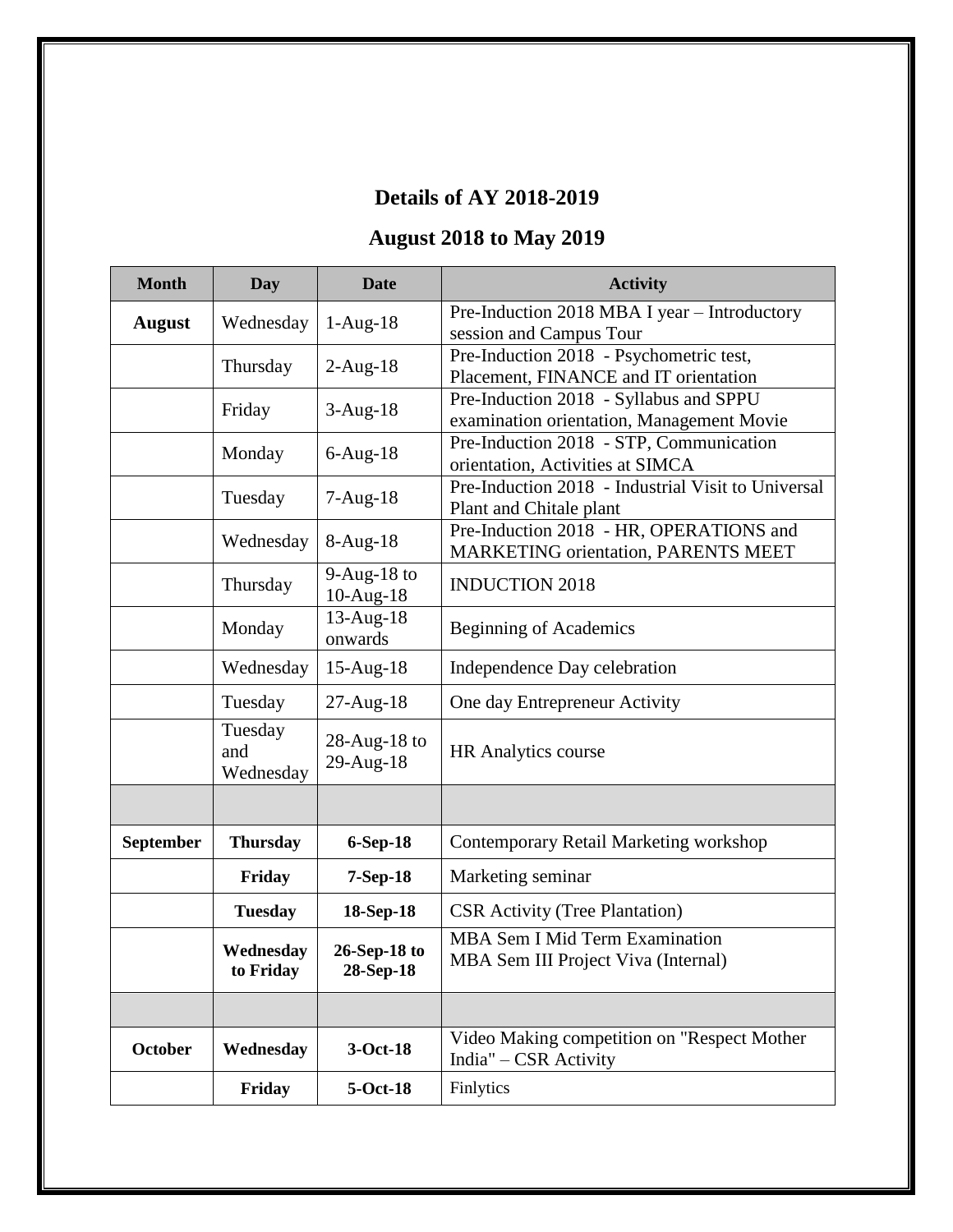|                 | <b>Monday</b>           | 8-Oct-18                   | Opeque                                                              |
|-----------------|-------------------------|----------------------------|---------------------------------------------------------------------|
|                 | <b>Tuesday</b>          | 9-Oct-18                   | <b>HR</b> Meet                                                      |
|                 | <b>Monday</b>           | 12-Oct-18                  | <b>MS-Excel Competition</b>                                         |
|                 | Friday                  | 26-Oct-18                  | Orphanage visit/ Old age home visit                                 |
|                 |                         |                            |                                                                     |
| <b>November</b> |                         | $1st$ week                 | SPPU Online examination                                             |
|                 |                         | $2nd$ week                 | End term examination                                                |
|                 | <b>Thursday</b>         | 22-Nov-18                  | <b>Blood Donation</b>                                               |
|                 |                         | $3rd$ week                 | SPPU Project viva                                                   |
| <b>December</b> |                         | $1st$ week                 | <b>SPPU</b> External examination                                    |
|                 |                         | $2nd$ week<br>onwards      | Winter project                                                      |
|                 |                         |                            |                                                                     |
| <b>January</b>  | Tuesday                 | $1-Jan-19$                 | Commencement of semester with Orientation<br>Programme              |
|                 | Wednesday               | $2-Jan-19$                 | <b>Specialization Guidance</b>                                      |
|                 | Thursday                | $3-Jan-19$                 | SIP Guidance- Specialization wise                                   |
|                 | Saturday                | $12-Jan-19$                | Alumni Meet                                                         |
|                 | Saturday                | $26$ -Jan-19               | Republic Day celebration                                            |
|                 | Monday                  | 28-Jan-19                  | Cloth donation program                                              |
|                 | Wednesday               | $30-Jan-19$                | Pre budget Debate (Tentative date)                                  |
|                 |                         |                            |                                                                     |
| February        | Friday                  | 1-Feb-19                   | Live Budget(Tentative date)                                         |
|                 | Monday                  | $4$ -Feb-19                | Post Budget discussion(Tentative date)                              |
|                 |                         | $5$ -Feb-19 to<br>9-Feb-19 | Sinhgad Karandak / Spectrum 2019                                    |
|                 | Monday                  | 11-Feb-19                  | IT literacy at village                                              |
|                 | Thursday<br>to Saturday | 14-Feb-19 to<br>16-Feb-19  | National conference                                                 |
|                 | Friday                  | 22-Feb-19                  | State level seminar of "Digital Marketing"                          |
|                 | Saturday                | 23-Feb-19                  | State level seminar of "Digital Marketing"                          |
|                 |                         |                            |                                                                     |
| <b>March</b>    | Friday                  | 8-March-19                 | Poster Making Competition & Display on "Beti<br>Bachao Beti Padhao" |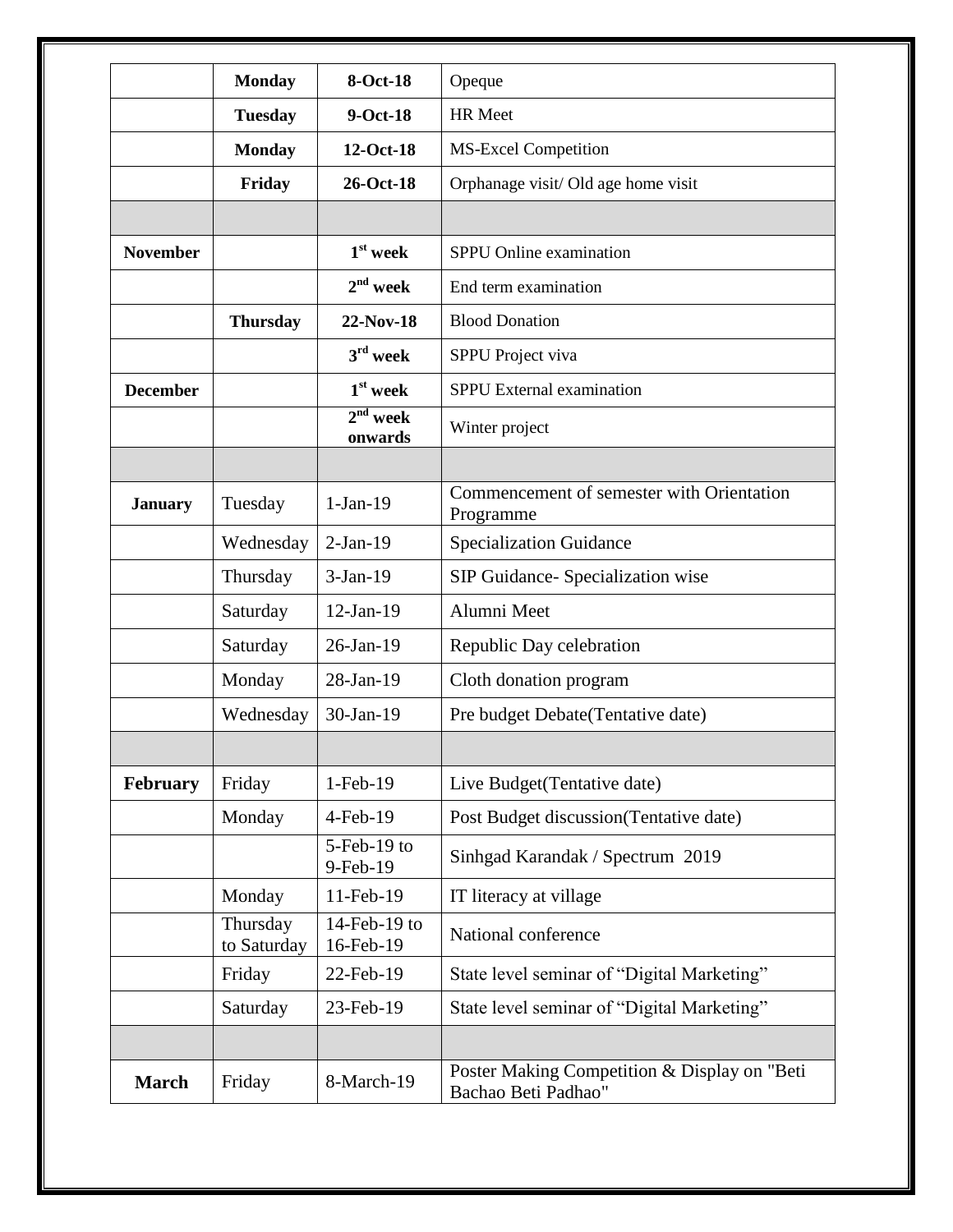|            | Friday    | 8-March-19        | Women's Day Celebration                                       |
|------------|-----------|-------------------|---------------------------------------------------------------|
|            | Monday    | 11-March-19       | MIS competition                                               |
|            | Wednesday | 20-March-19       | Project Management Course (Tentative date)                    |
|            | Friday    | 22-March-19       | Dissertation Viva Voce (Tentative date)                       |
|            |           |                   |                                                               |
| April      | Monday    | $1-Apr-19$        | <b>Start Online SPPU Examination (Regular</b><br>Student)     |
|            | Friday    | $5-Apr-19$        | <b>Prize Distribution</b>                                     |
|            | Friday    | 12-Apr-19         | End Online SPPU Examination (Regular Student)                 |
|            | Wednesday | $10-Apr-19$<br>To | <b>Start of Online SPPU Examination (Repeater</b><br>Student) |
|            | Monday    | $15$ -Apr-19      | End Of Online SPPU Examination (Repeater<br>Student)          |
|            | Monday    | 15-April-19<br>To | <b>Start of End Term Internal Examination</b>                 |
|            | Friday    | 19-April-19       | Last day of End Term Internal Examination                     |
|            | Thursday  | 25-Apr-19         | <b>Start of SPPU Examination</b>                              |
|            |           |                   |                                                               |
| <b>May</b> | Monday    | 13-May-19         | End Of SPPU Examination                                       |
|            | Wednesday | $15$ -May-19      | <b>Conclusion of Second Term</b>                              |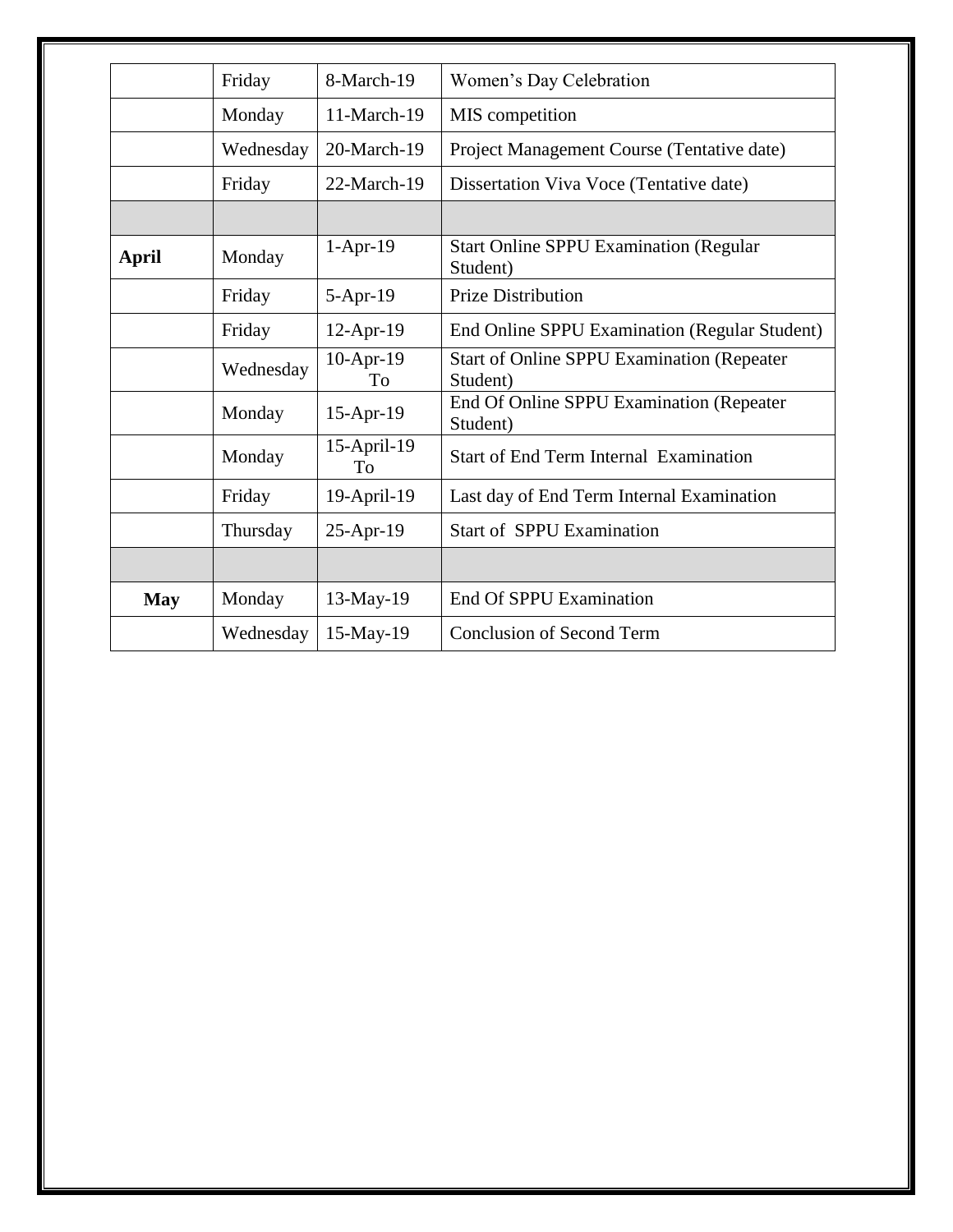## **Sinhgad Technical Education Society's**

## **SINHGAD INSTITUTE OF MANAGEMENT AND COMPUTER APPLICATION**

#### **MCA Programme**

### **Academic Year 2018-19**

## **Academic Session July-December 2018**

## **Academic Calendar**

|           | <b>July - 2018</b>                                                                            |  |  |
|-----------|-----------------------------------------------------------------------------------------------|--|--|
| Date      | <b>Activity</b>                                                                               |  |  |
| 2 (Mon)   | Commencement of Semester-III and V<br>$\bullet$                                               |  |  |
|           | Orientation Programme for the students (Semester-III and V)                                   |  |  |
| $3$ (Tue) | Commencement of Teaching for Semester-III and V                                               |  |  |
| 6 (Fri)   | <b>Industrial Seminar</b>                                                                     |  |  |
| 20 (Fri)  | <b>Industrial Seminar</b>                                                                     |  |  |
| 27 (Fri)  | <b>Industrial Seminar</b>                                                                     |  |  |
| 31 (Tue)  | Academic feedback from the students                                                           |  |  |
|           | Counseling to students & Teacher based on Feedback                                            |  |  |
|           | <b>August - 2018</b>                                                                          |  |  |
| $1$ (Wed) | Induction and Orientation Programme for Semester-I (Depends on completion of DTE<br>$\bullet$ |  |  |
|           | Process)                                                                                      |  |  |
|           | Submission of the Attendance Analysis for July<br>$\bullet$                                   |  |  |
| 3 (Fri)   | Meeting with attendance defaulters<br>$\bullet$                                               |  |  |
|           | Commencement of Teaching for Semester-I<br>$\bullet$                                          |  |  |
|           | Submission of the Assignment                                                                  |  |  |
| 6 (Mon)   | Commencement of Teaching for Semester-I                                                       |  |  |
| 8 (Wed)   | Analysis of the backlog subject statistics & Prepare Plan for the same                        |  |  |
| 10 (Fri)  | <b>Industrial Seminar</b>                                                                     |  |  |
| 17 (Fri)  | <b>Industrial Seminar</b>                                                                     |  |  |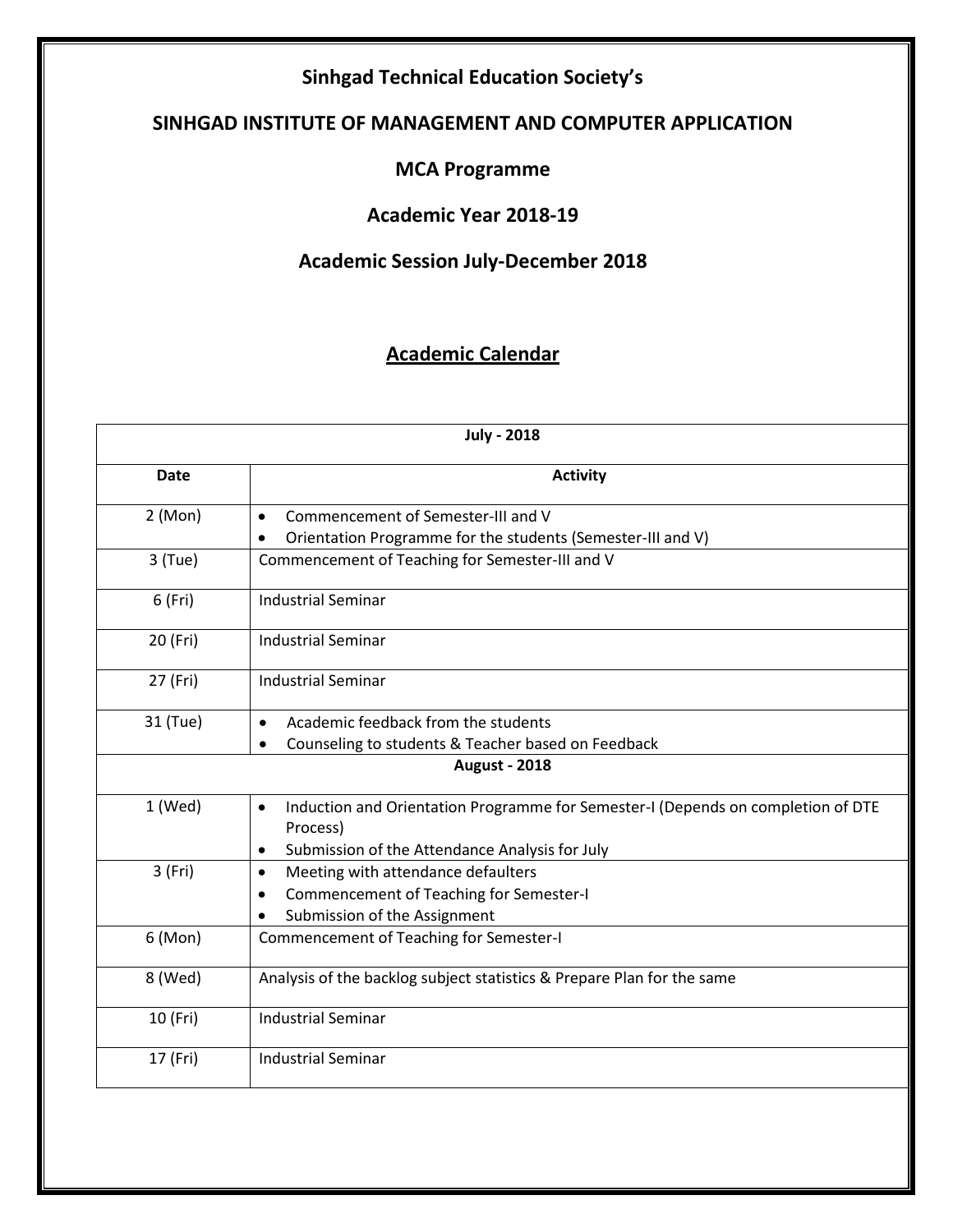| 24 (Fri)             | <b>Industrial Seminar</b><br>$\bullet$<br><b>TWG Meeting</b>                    |
|----------------------|---------------------------------------------------------------------------------|
| 31 (Fri)             | Academic feedback from the students<br>$\bullet$                                |
|                      | Counseling to students & Teacher based on Feedback<br>٠                         |
|                      | <b>Submission of Assignment</b>                                                 |
|                      | September - 2018                                                                |
| 3 (Mon)              | Submission of the Attendance Analysis for August                                |
|                      |                                                                                 |
| 7 (Fri)              | <b>Industrial Seminar</b><br>$\bullet$                                          |
|                      | Meeting with attendance defaulters<br>$\bullet$<br>LOGICA 2018-19               |
| 14 (Fri)             |                                                                                 |
| $17 (Mon) - 20$      | Mid-Term Exam                                                                   |
| (Thu)                |                                                                                 |
| 20 (Fri)             | <b>Industrial Seminar</b>                                                       |
| 28 (Fri)             | <b>Industrial Seminar</b><br>$\bullet$                                          |
|                      | <b>Result Declaration of Mid Term Exam</b><br>$\bullet$                         |
|                      |                                                                                 |
|                      | Assignment Submission<br>October - 2018                                         |
|                      |                                                                                 |
| 1 (Mon)              | Submission of the Attendance Analysis for September<br>$\bullet$                |
| $2$ (Tue)            | Meeting with overall defaulters (Attendance and Internal Assessment defaulters) |
| 12 (Fri)             | <b>Industrial Seminar</b>                                                       |
| 19 (Fri)             | Last Teaching Day                                                               |
| 22 (Mon) - 26 (Fri)  | End Term Examination of MCA-I/II/III                                            |
| $29 (Mon) - 31$      | Practical Examination & Project Evaluation                                      |
| (Wed)                |                                                                                 |
|                      | November - 2018                                                                 |
| $1 (Thu) - 23 (Fri)$ | Preparatory Leave for the Students                                              |
| 9 (Fri)              | Submission of the Internal Marks                                                |
| 26 (Mon)             | Tentative Date of University Examination                                        |
|                      | December - 2018                                                                 |
| 17 (Mon) – 28 (Fri)  | <b>Certification Training Programmes</b>                                        |
|                      |                                                                                 |
|                      |                                                                                 |
|                      |                                                                                 |
|                      |                                                                                 |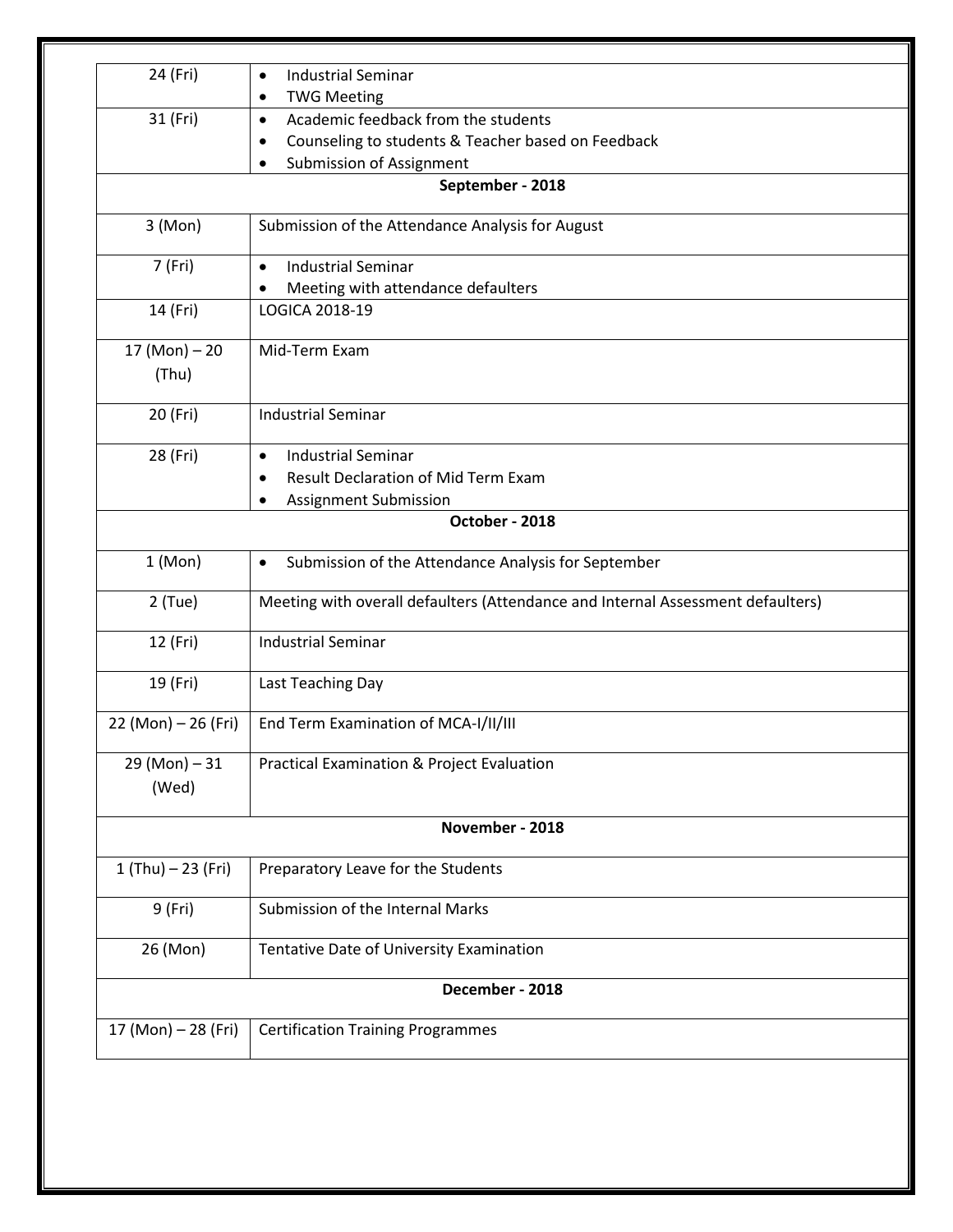## **Sinhgad Technical Education Society's**

## **SINHGAD INSTITUTE OF MANAGEMENT AND COMPUTER APPLICATION**

#### **MCA Programme**

### **Academic Year 2018-19**

## **Academic Session January - April 2019**

## **Academic Calendar**

|                 | January - 2019                                                                                                                                |
|-----------------|-----------------------------------------------------------------------------------------------------------------------------------------------|
| <b>Date</b>     | <b>Activity</b>                                                                                                                               |
| 1 (Mon)         | Commencement of Teaching for Sem - II & IV                                                                                                    |
| 4 (Fri)         | <b>Faculty Meeting</b><br>$\bullet$<br><b>Industrial Seminar</b><br>$\bullet$                                                                 |
| $10 (Thu) - 11$ | Two Days State Level Seminar<br>$\bullet$                                                                                                     |
| (Fri)           | <b>Faculty Meeting</b><br>$\bullet$                                                                                                           |
| 18 (Fri)        | <b>Industrial Seminar</b>                                                                                                                     |
| 19 (Sat)        | Alumni Meet - 2019                                                                                                                            |
| $24 (Thu) - 25$ | Job Fair 2019                                                                                                                                 |
| (Fri)           |                                                                                                                                               |
|                 | February - 2019                                                                                                                               |
| 1(Fri)          | Submission of Attendance Analysis of January                                                                                                  |
| 4 (Mon)         | Directors meeting with defaulter students<br>$\bullet$<br>Academic feedback<br>$\bullet$<br>Counseling to the students & Teacher<br>$\bullet$ |
| 7 (Thu) -       | SIMCA - Saylor Washington, USA Training Program 2017-17<br>$\bullet$<br><b>Faculty Meeting</b><br>$\bullet$                                   |
| 8 (Fri)         | <b>Industrial Seminar</b><br>$\bullet$                                                                                                        |
| 13 (Wed)        | <b>International Conference</b>                                                                                                               |
| 15 (Fri)        |                                                                                                                                               |